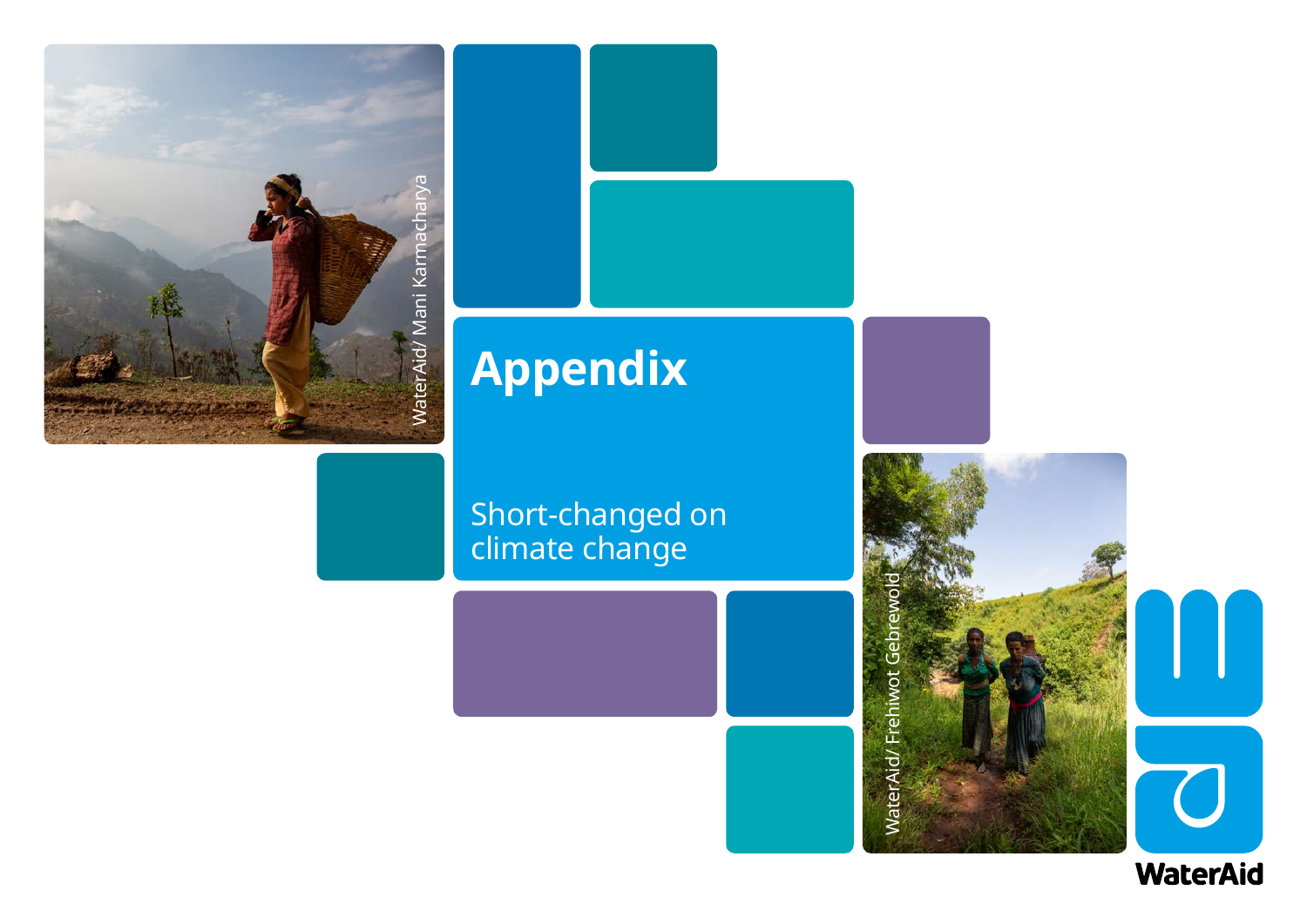| <b>Country</b>      | <b>Climate vulnerability</b><br>ranking (out of<br>181 countries) <sup>1</sup> | <b>Population with</b><br>access to a basic<br>water service <sup>2</sup> | <b>Total climate finance</b><br>2010-2017, USD<br>$(thousands)3$ | <b>Total climate finance for water,</b><br>sanitation and hygiene, 2010-2017,<br>USD (thousands) $3$ |
|---------------------|--------------------------------------------------------------------------------|---------------------------------------------------------------------------|------------------------------------------------------------------|------------------------------------------------------------------------------------------------------|
| Afghanistan         | 11                                                                             | 67                                                                        | 2446337                                                          | 130690                                                                                               |
| Albania             | 91                                                                             | 91                                                                        | 1040743                                                          | 228510                                                                                               |
| Algeria             | 141                                                                            | 94                                                                        | 170405                                                           | 33852                                                                                                |
| Andorra             |                                                                                | $>99$                                                                     |                                                                  | $\pm$                                                                                                |
| Angola              | 46                                                                             | 56                                                                        | 389700                                                           | 1536                                                                                                 |
| Anguilla            | $\omega_{\rm c}$                                                               | 97                                                                        | 13 <sup>°</sup>                                                  | 13                                                                                                   |
| Antigua and Barbuda | 56                                                                             | 97                                                                        | 49196                                                            | 1969                                                                                                 |
| Argentina           | 142                                                                            | $>99$                                                                     | 3233342                                                          | 825877                                                                                               |
| Armenia             | 96                                                                             | >99                                                                       | 1102430                                                          | 102931                                                                                               |
| Aruba               |                                                                                | $>99$                                                                     |                                                                  |                                                                                                      |
| Australia           | 177                                                                            | >99                                                                       | $\blacksquare$                                                   |                                                                                                      |
| Austria             | 168                                                                            | $>99$                                                                     |                                                                  |                                                                                                      |
| Azerbaijan          | 101                                                                            | 91                                                                        | 700447                                                           | 113658                                                                                               |
| <b>Bahamas</b>      | 135                                                                            | 99                                                                        |                                                                  |                                                                                                      |
| <b>Bahrain</b>      | 72                                                                             | >99                                                                       |                                                                  |                                                                                                      |
| <b>Bangladesh</b>   | 36                                                                             | 97                                                                        | 10429997                                                         | 866333                                                                                               |
| <b>Barbados</b>     | 128                                                                            | 98                                                                        | 77836                                                            | $\sim$                                                                                               |
| <b>Belarus</b>      | 158                                                                            | 96                                                                        | 399775                                                           | 22492                                                                                                |
| Belgium             | 147                                                                            | $>99$                                                                     | $\blacksquare$                                                   | $\blacksquare$                                                                                       |
| <b>Belize</b>       | 64                                                                             | 98                                                                        | 124947                                                           | 6924                                                                                                 |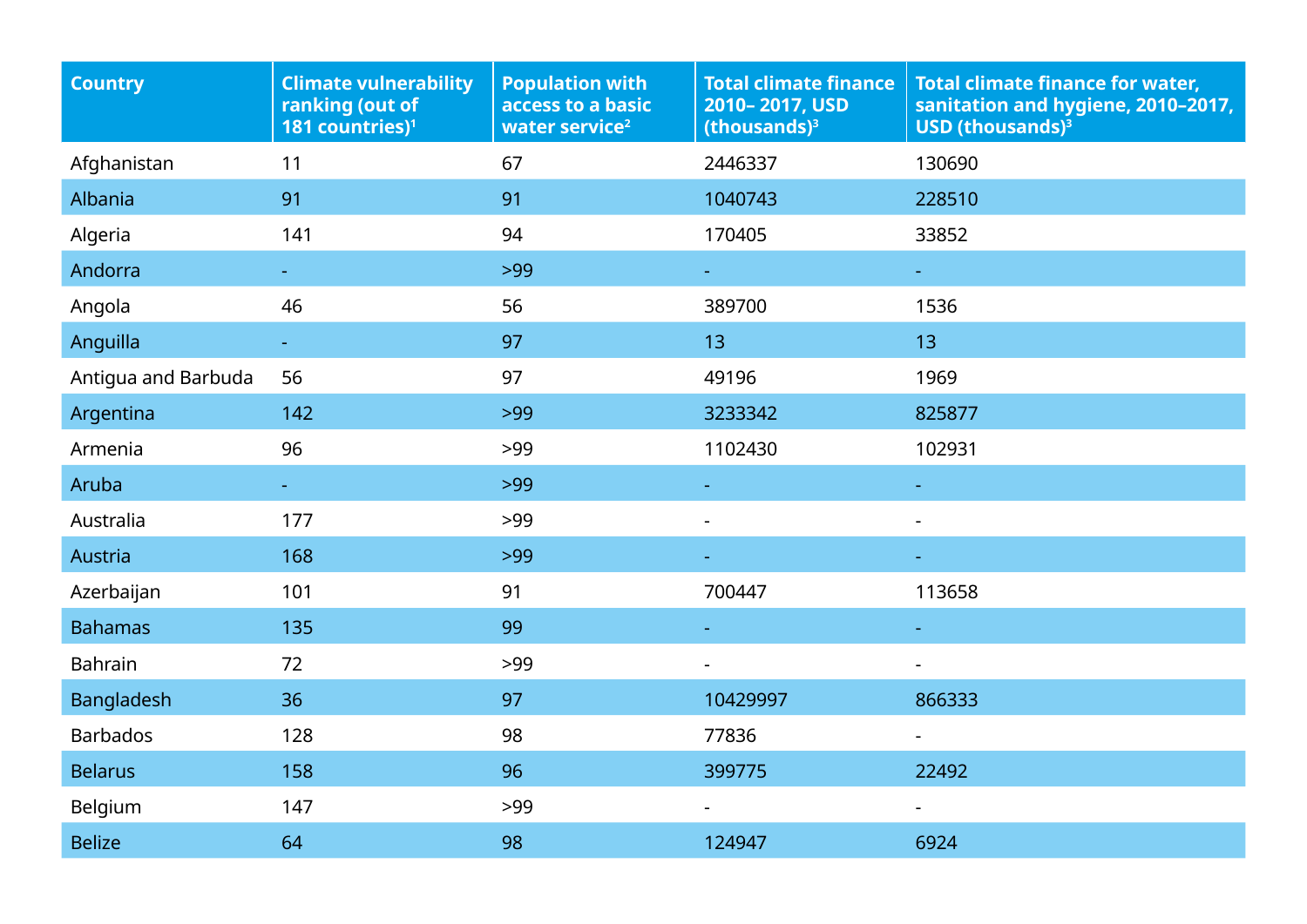| <b>Country</b>                     | <b>Climate vulnerability</b><br>ranking (out of<br>181 countries) <sup>1</sup> | <b>Population with</b><br>access to a basic<br>water service <sup>2</sup> | <b>Total climate finance</b><br>2010-2017, USD<br>(thousands) $3$ | <b>Total climate finance for water,</b><br>sanitation and hygiene, 2010-2017,<br>USD (thousands) <sup>3</sup> |
|------------------------------------|--------------------------------------------------------------------------------|---------------------------------------------------------------------------|-------------------------------------------------------------------|---------------------------------------------------------------------------------------------------------------|
| <b>Benin</b>                       | 17                                                                             | 66                                                                        | 837980                                                            | 180773                                                                                                        |
| <b>Bermuda</b>                     |                                                                                | $>99$                                                                     | ÷.                                                                |                                                                                                               |
| <b>Bhutan</b>                      | 53                                                                             | 97                                                                        | 352915                                                            | 4345                                                                                                          |
| <b>Bolivia</b>                     | 70                                                                             | 93                                                                        | 2979945                                                           | 848717                                                                                                        |
| Bosnia and<br>Herzegovina          | 140                                                                            | 96                                                                        | 1263785                                                           | 47729                                                                                                         |
| <b>Botswana</b>                    | 66                                                                             | 90                                                                        | 172811                                                            | 143915                                                                                                        |
| <b>Brazil</b>                      | 129                                                                            | 98                                                                        | 8506848                                                           | 529340                                                                                                        |
| <b>British Virgin Islands</b>      | ÷.                                                                             | $>99$                                                                     | ÷                                                                 | $\sim$                                                                                                        |
| <b>Brunei</b>                      | 109                                                                            | >99                                                                       | ä,                                                                |                                                                                                               |
| <b>Bulgaria</b>                    | 156                                                                            | $>99$                                                                     |                                                                   |                                                                                                               |
| <b>Burkina Faso</b>                | 20                                                                             | 48                                                                        | 1517304                                                           | 306954                                                                                                        |
| <b>Burundi</b>                     | 14                                                                             | 61                                                                        | 892262                                                            | 52042                                                                                                         |
| Cabo Verde                         | $\blacksquare$                                                                 | 87                                                                        | 440739                                                            | 222682                                                                                                        |
| Cambodia                           | 45                                                                             | 79                                                                        | 1604656                                                           | 187904                                                                                                        |
| Cameroon                           | 58                                                                             | 60                                                                        | 1020057                                                           | 334211                                                                                                        |
| Canada                             | 176                                                                            | $>99$                                                                     | ÷.                                                                | $\sim$                                                                                                        |
| <b>Central African</b><br>Republic | 16                                                                             | -                                                                         | 60210                                                             | 6589                                                                                                          |
| Chad                               | $\overline{4}$                                                                 | 39                                                                        | 488055                                                            | 22908                                                                                                         |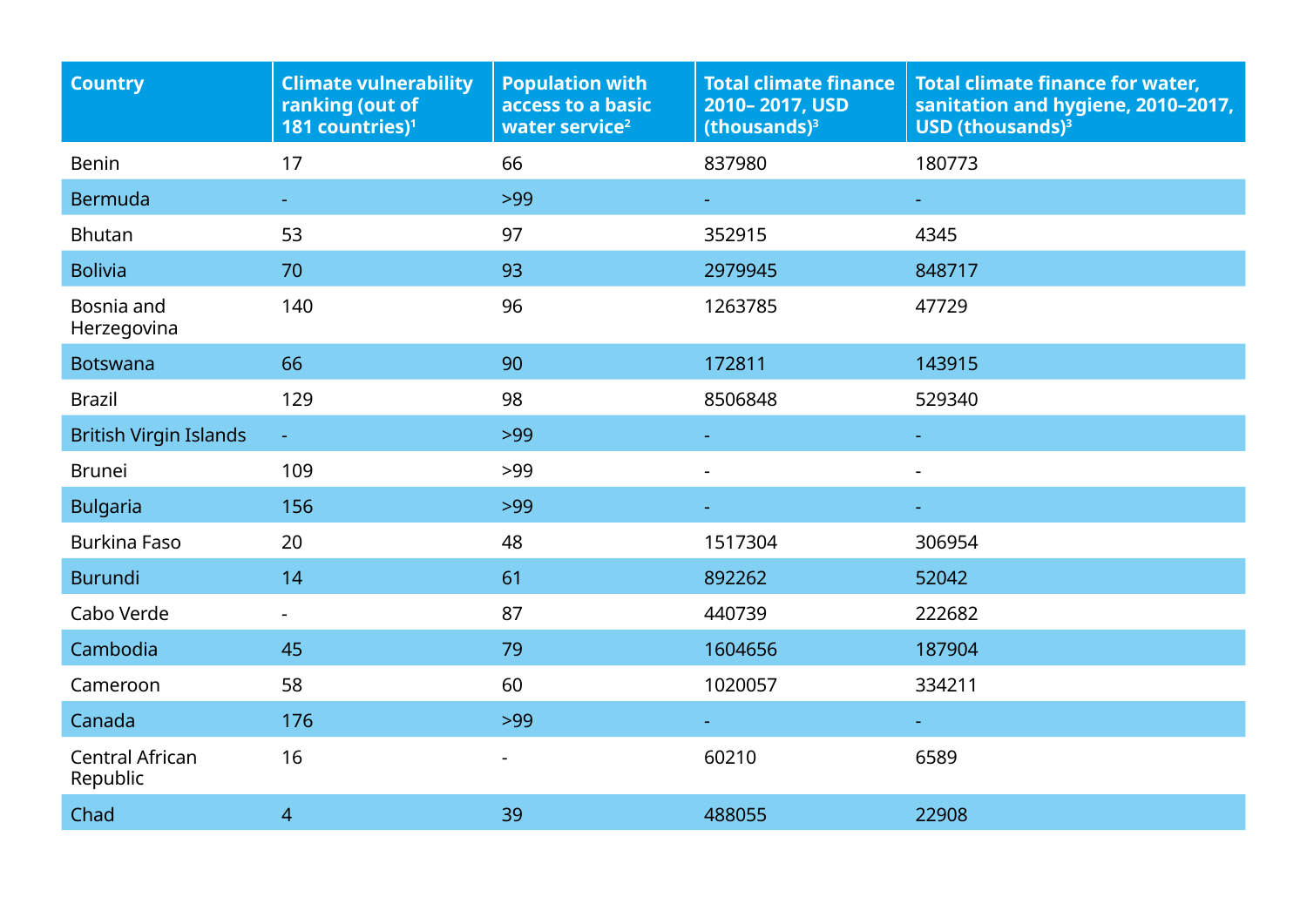| <b>Country</b>                                 | <b>Climate vulnerability</b><br>ranking (out of<br>181 countries) <sup>1</sup> | <b>Population with</b><br>access to a basic<br>water service <sup>2</sup> | <b>Total climate finance</b><br>2010-2017, USD<br>$ 1 (thousands)3$ | <b>Total climate finance for water,</b><br>sanitation and hygiene, 2010-2017,<br>USD (thousands) <sup>3</sup> |
|------------------------------------------------|--------------------------------------------------------------------------------|---------------------------------------------------------------------------|---------------------------------------------------------------------|---------------------------------------------------------------------------------------------------------------|
| <b>Channel Islands</b>                         |                                                                                | 94                                                                        |                                                                     |                                                                                                               |
| Chile                                          | 155                                                                            | $>99$                                                                     | 1761662                                                             | 19589                                                                                                         |
| China                                          | 116                                                                            | 93                                                                        | 10109521                                                            | 790142                                                                                                        |
| Colombia                                       | 119                                                                            | 97                                                                        | 5127351                                                             | 603146                                                                                                        |
| Comoros                                        | 61                                                                             | 80                                                                        | 86928                                                               | 5145                                                                                                          |
| Congo, Dem. Rep.                               | 12                                                                             | 43                                                                        | 1529542                                                             | 194385                                                                                                        |
| Congo, Rep.                                    | 44                                                                             | 73                                                                        | 138718                                                              | 70601                                                                                                         |
| <b>Cook Islands</b>                            |                                                                                | $>99$                                                                     | 78383                                                               | 13229                                                                                                         |
| Costa Rica                                     | 115                                                                            | >99                                                                       | 1241399                                                             | 5553                                                                                                          |
| Cote d'Ivoire                                  | 48                                                                             | 73                                                                        | 959937                                                              | 24132                                                                                                         |
| Croatia                                        | 122                                                                            | >99                                                                       | 92533                                                               | 70                                                                                                            |
| Cuba                                           | 87                                                                             | 95                                                                        | 156852                                                              | 15134                                                                                                         |
| Curacao                                        |                                                                                | >99                                                                       | ÷.                                                                  | $\blacksquare$                                                                                                |
| Cyprus                                         | 148                                                                            | $>99$                                                                     | ÷                                                                   |                                                                                                               |
| Czech Republic                                 | 170                                                                            | >99                                                                       |                                                                     | $\overline{\phantom{a}}$                                                                                      |
| <b>Democratic Peoples</b><br>Republic of Korea | $\Box$                                                                         | 95                                                                        | 10842                                                               | 310                                                                                                           |
| Denmark                                        | 157                                                                            | >99                                                                       |                                                                     |                                                                                                               |
| Djibouti                                       | 52                                                                             | 76                                                                        | 243055                                                              | 118074                                                                                                        |
| Dominica                                       | 107                                                                            |                                                                           | 75853                                                               | 1221                                                                                                          |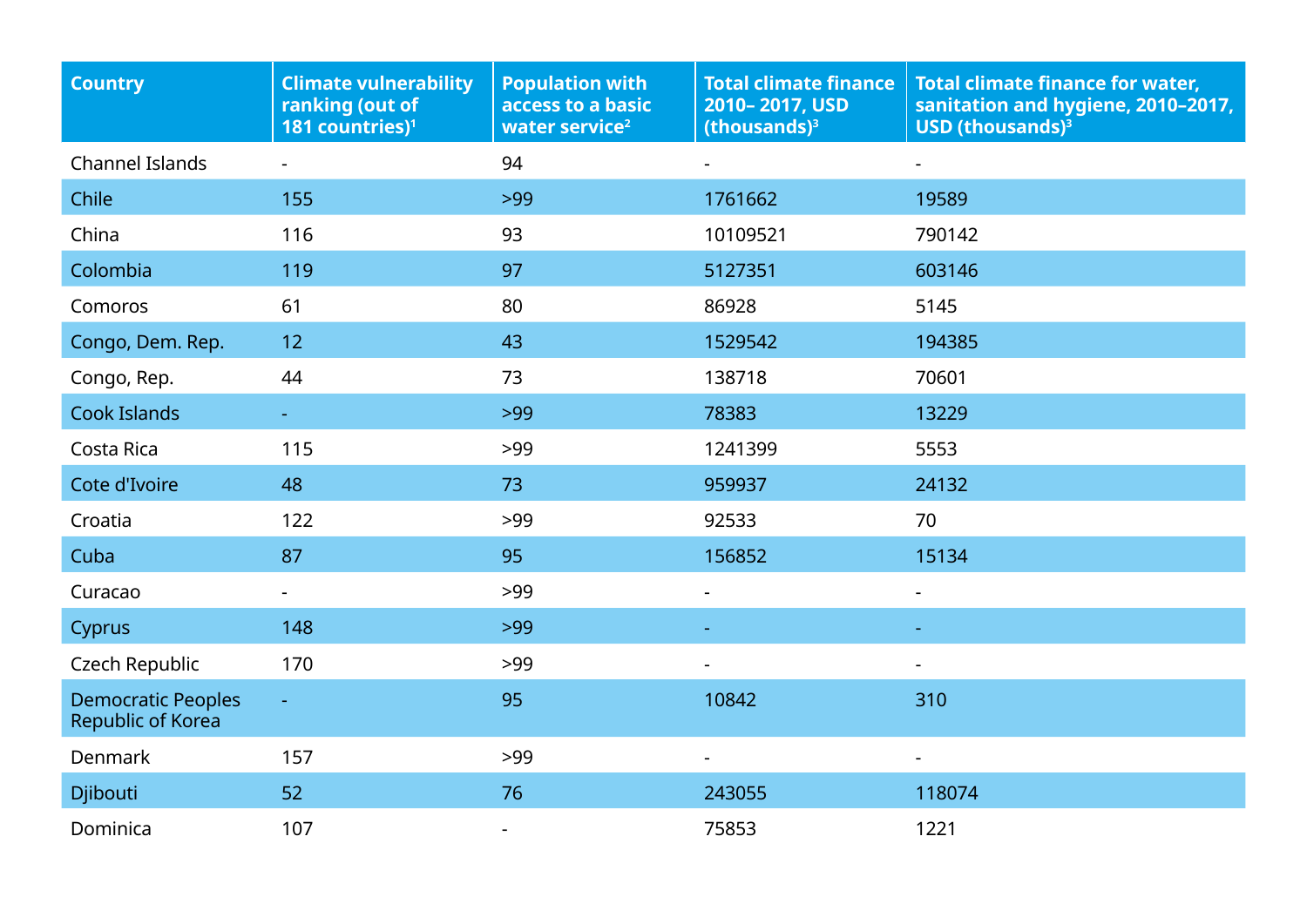| <b>Country</b>           | <b>Climate vulnerability</b><br>ranking (out of<br>181 countries) <sup>1</sup> | <b>Population with</b><br>access to a basic<br>water service <sup>2</sup> | <b>Total climate finance</b><br>2010-2017, USD<br>$(thousands)3$ | <b>Total climate finance for water,</b><br>sanitation and hygiene, 2010-2017,<br>USD (thousands) <sup>3</sup> |
|--------------------------|--------------------------------------------------------------------------------|---------------------------------------------------------------------------|------------------------------------------------------------------|---------------------------------------------------------------------------------------------------------------|
| Dominican Republic       | 86                                                                             | 97                                                                        | 983857                                                           | 54012                                                                                                         |
| Ecuador                  | 77                                                                             | 94                                                                        | 2149416                                                          | 217939                                                                                                        |
| Egypt                    | 89                                                                             | $>99$                                                                     | 8661063                                                          | 517281                                                                                                        |
| El Salvador              | 76                                                                             | 97                                                                        | 735729                                                           | 38802                                                                                                         |
| <b>Equatorial Guinea</b> | 60                                                                             | 65                                                                        | 5368                                                             | 30                                                                                                            |
| Eritrea                  | 10                                                                             | $\blacksquare$                                                            | 149759                                                           | 9633                                                                                                          |
| Estonia                  | 136                                                                            | $>99$                                                                     |                                                                  |                                                                                                               |
| eSwatini                 | 32                                                                             | 69                                                                        | 113154                                                           | 27386                                                                                                         |
| Ethiopia                 | 23                                                                             | 41                                                                        | 4558949                                                          | 341989                                                                                                        |
| <b>Falkland Islands</b>  | ÷,                                                                             | 95                                                                        | $\overline{\phantom{0}}$                                         | $\overline{\phantom{a}}$                                                                                      |
| <b>Faroe Islands</b>     | $\blacksquare$                                                                 | $>99$                                                                     |                                                                  |                                                                                                               |
| Fiji                     | 75                                                                             | 94                                                                        | 222519                                                           | 52699                                                                                                         |
| Finland                  | 171                                                                            | $>99$                                                                     |                                                                  |                                                                                                               |
| France                   | 175                                                                            | $>99$                                                                     | $\blacksquare$                                                   | $\sim$                                                                                                        |
| <b>French Guinea</b>     |                                                                                | 94                                                                        |                                                                  |                                                                                                               |
| French Polynesia         | $\overline{\phantom{0}}$                                                       | $>99$                                                                     | $\blacksquare$                                                   |                                                                                                               |
| Gabon                    | 80                                                                             | 86                                                                        | 345208                                                           | 269020                                                                                                        |
| Gambia                   | 41                                                                             | 78                                                                        | 375397                                                           | 12242                                                                                                         |
| Georgia                  | 98                                                                             | 98                                                                        | 1664258                                                          | 178243                                                                                                        |
| Germany                  | 178                                                                            | $>99$                                                                     | ٠                                                                |                                                                                                               |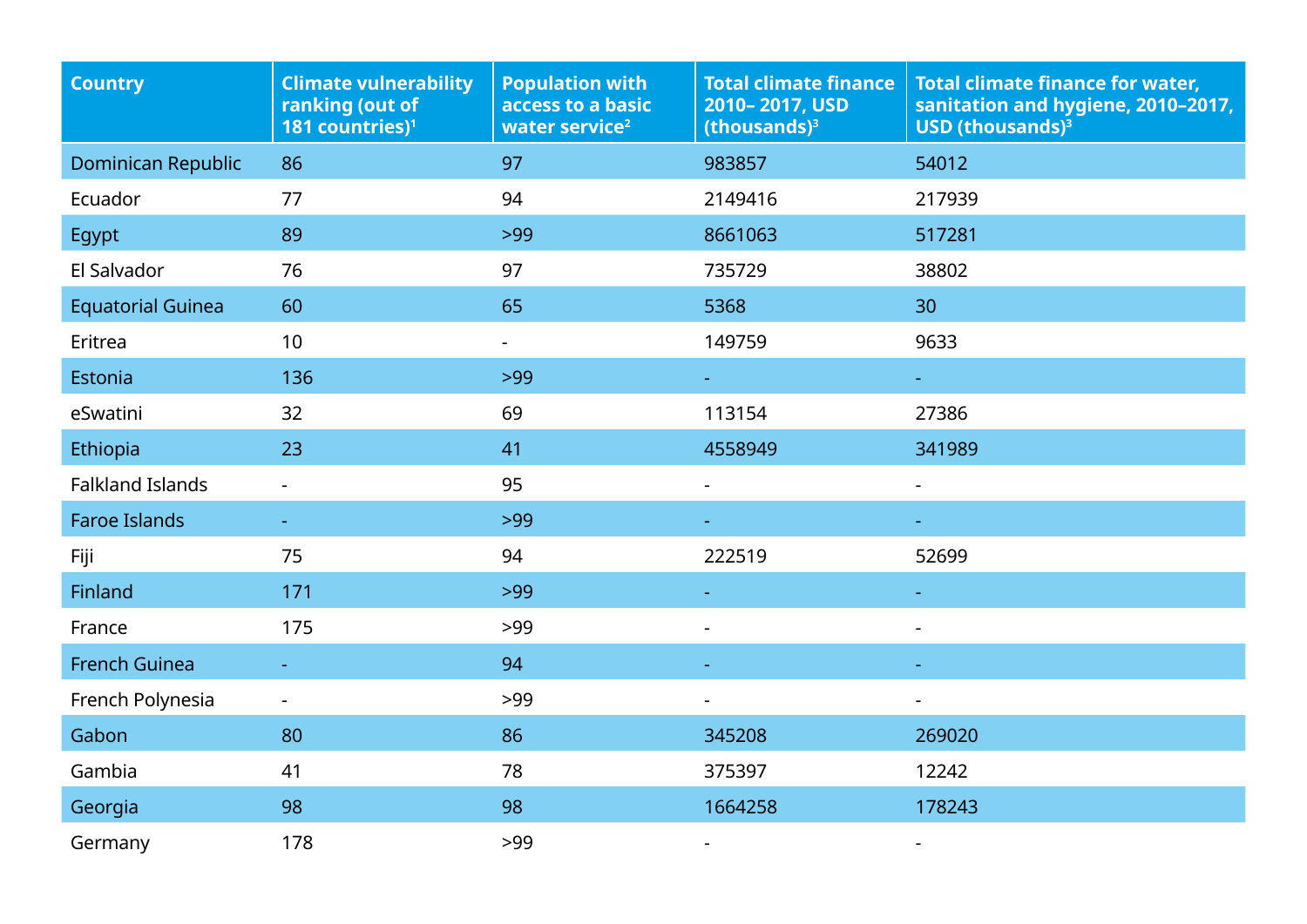| <b>Country</b>  | <b>Climate vulnerability</b><br>ranking (out of<br>181 countries) <sup>1</sup> | <b>Population with</b><br>access to a basic<br>water service <sup>2</sup> | <b>Total climate finance</b><br>2010-2017, USD<br>$(thousands)3$ | <b>Total climate finance for water,</b><br>sanitation and hygiene, 2010-2017,<br>USD (thousands) $3$ |
|-----------------|--------------------------------------------------------------------------------|---------------------------------------------------------------------------|------------------------------------------------------------------|------------------------------------------------------------------------------------------------------|
| Ghana           | 68                                                                             | 81                                                                        | 1363797                                                          | 69659                                                                                                |
| Gibraltar       | $\overline{\phantom{0}}$                                                       | $>99$                                                                     | $\blacksquare$                                                   |                                                                                                      |
| Greece          | 153                                                                            | $>99$                                                                     |                                                                  |                                                                                                      |
| Greenland       |                                                                                | $>99$                                                                     |                                                                  |                                                                                                      |
| Grenada         | 113                                                                            | 96                                                                        | 34013                                                            | 280                                                                                                  |
| Guadeloupe      |                                                                                | $>99$                                                                     | $\blacksquare$                                                   |                                                                                                      |
| Guam            |                                                                                | $>99$                                                                     |                                                                  |                                                                                                      |
| Guatemala       | 73                                                                             | 94                                                                        | 660762                                                           | 14619                                                                                                |
| Guinea          | 35                                                                             | 62                                                                        | 290618                                                           | 79857                                                                                                |
| Guinea-Bissau   | 6                                                                              | 67                                                                        | 182338                                                           | 4756                                                                                                 |
| Guyana          | 59                                                                             | 96                                                                        | 458986                                                           | 1688                                                                                                 |
| Haiti           | 27                                                                             | 65                                                                        | 980687                                                           | 33588                                                                                                |
| <b>Honduras</b> | 69                                                                             | 95                                                                        | 1056332                                                          | 42415                                                                                                |
| Hungary         | 145                                                                            | $>99$                                                                     | $\blacksquare$                                                   |                                                                                                      |
| Iceland         | 169                                                                            | $>99$                                                                     |                                                                  |                                                                                                      |
| India           | 51                                                                             | 93                                                                        | 35055549                                                         | 2250910                                                                                              |
| Indonesia       | 78                                                                             | 89                                                                        | 8950172                                                          | 312204                                                                                               |
| Iran            | 123                                                                            | 95                                                                        | 228408                                                           | 207481                                                                                               |
| Iraq            | 83                                                                             | 97                                                                        | 2863319                                                          | 728880                                                                                               |
| Ireland         | 154                                                                            | 97                                                                        |                                                                  |                                                                                                      |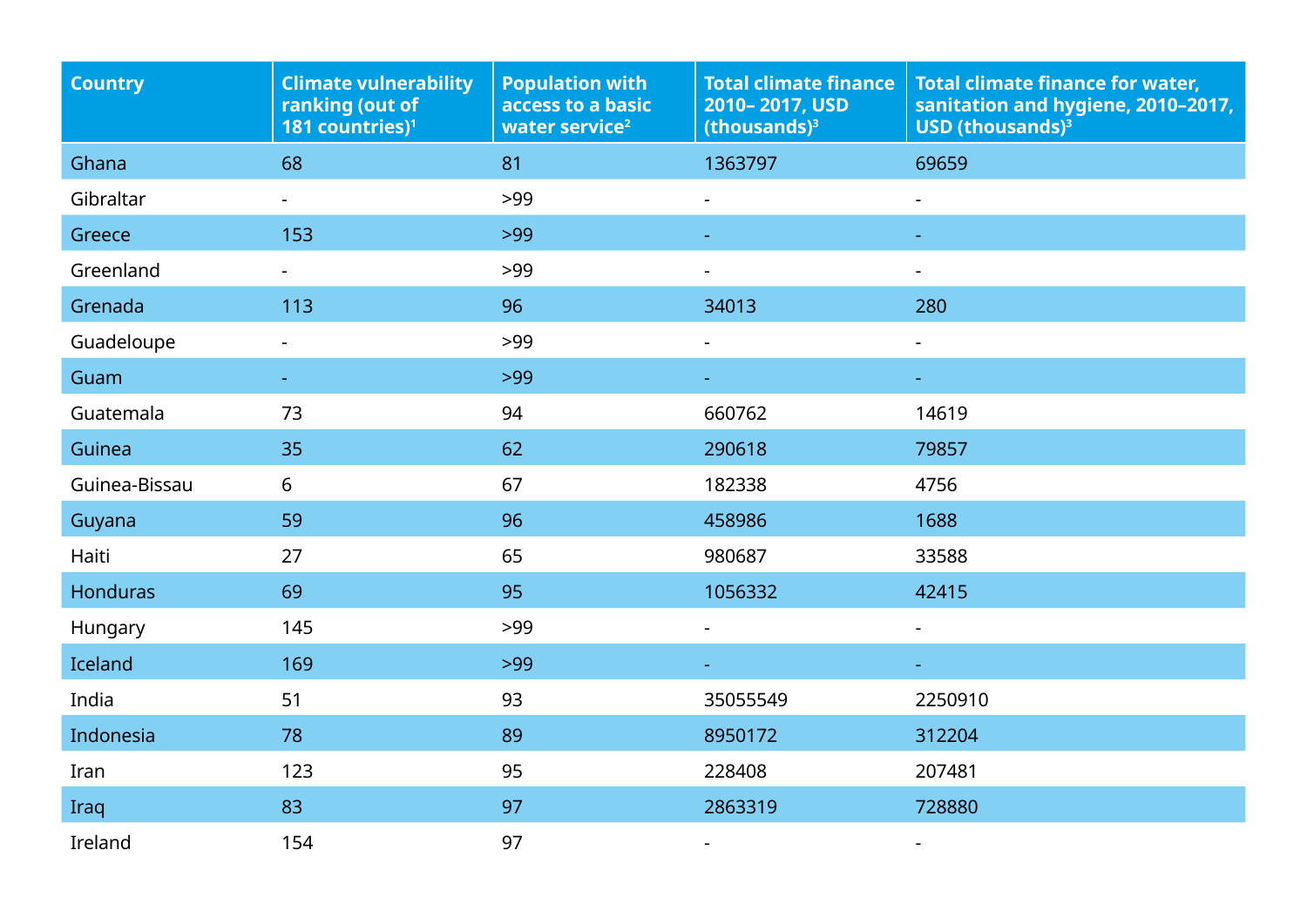| Country                                    | <b>Climate vulnerability</b><br>ranking (out of<br>181 countries) <sup>1</sup> | <b>Population with</b><br>access to a basic<br>water service <sup>2</sup> | <b>Total climate finance</b><br>2010-2017, USD<br>(thousands) $3$ | <b>Total climate finance for water,</b><br>sanitation and hygiene, 2010-2017,<br>USD (thousands) $3$ |
|--------------------------------------------|--------------------------------------------------------------------------------|---------------------------------------------------------------------------|-------------------------------------------------------------------|------------------------------------------------------------------------------------------------------|
| <b>Isle of Man</b>                         |                                                                                | $>99$                                                                     |                                                                   |                                                                                                      |
| Israel                                     | 162                                                                            | $>99$                                                                     | $\blacksquare$                                                    |                                                                                                      |
| Italy                                      | 167                                                                            | $>99$                                                                     |                                                                   |                                                                                                      |
| Jamaica                                    | 85                                                                             | 91                                                                        | 264939                                                            | 352                                                                                                  |
| Japan                                      | 139                                                                            | $>99$                                                                     |                                                                   |                                                                                                      |
| Jordan                                     | 134                                                                            | 99                                                                        | 3566205                                                           | 1172631                                                                                              |
| <b>Kazakhstan</b>                          | 163                                                                            | 96                                                                        | 2371565                                                           | 59239                                                                                                |
| Kenya                                      | 33                                                                             | 59                                                                        | 5989355                                                           | 671732                                                                                               |
| Kiribati                                   |                                                                                | 72                                                                        | 154214                                                            | 30094                                                                                                |
| Kosovo                                     |                                                                                | $\blacksquare$                                                            | 370901                                                            | 44109                                                                                                |
| <b>Kuwait</b>                              | 84                                                                             | $>99$                                                                     | $\sim$                                                            |                                                                                                      |
| Kyrgyzstan                                 | 114                                                                            | 87                                                                        | 664004                                                            | 47666                                                                                                |
| Lao People's<br><b>Democratic Republic</b> | 42                                                                             | 82                                                                        | 999219                                                            | 280777                                                                                               |
| Latvia                                     | 111                                                                            | 99                                                                        | $\blacksquare$                                                    |                                                                                                      |
| Lebanon                                    | 102                                                                            | 93                                                                        | 570910                                                            | 331473                                                                                               |
| Lesotho                                    | 49                                                                             | 69                                                                        | 142193                                                            | 29552                                                                                                |
| Liberia                                    | 8                                                                              | 73                                                                        | 700309                                                            | 1288                                                                                                 |
| Libya                                      | 126                                                                            | 99                                                                        | 6815                                                              | 641                                                                                                  |
| Liechtenstein                              |                                                                                | $>99$                                                                     |                                                                   |                                                                                                      |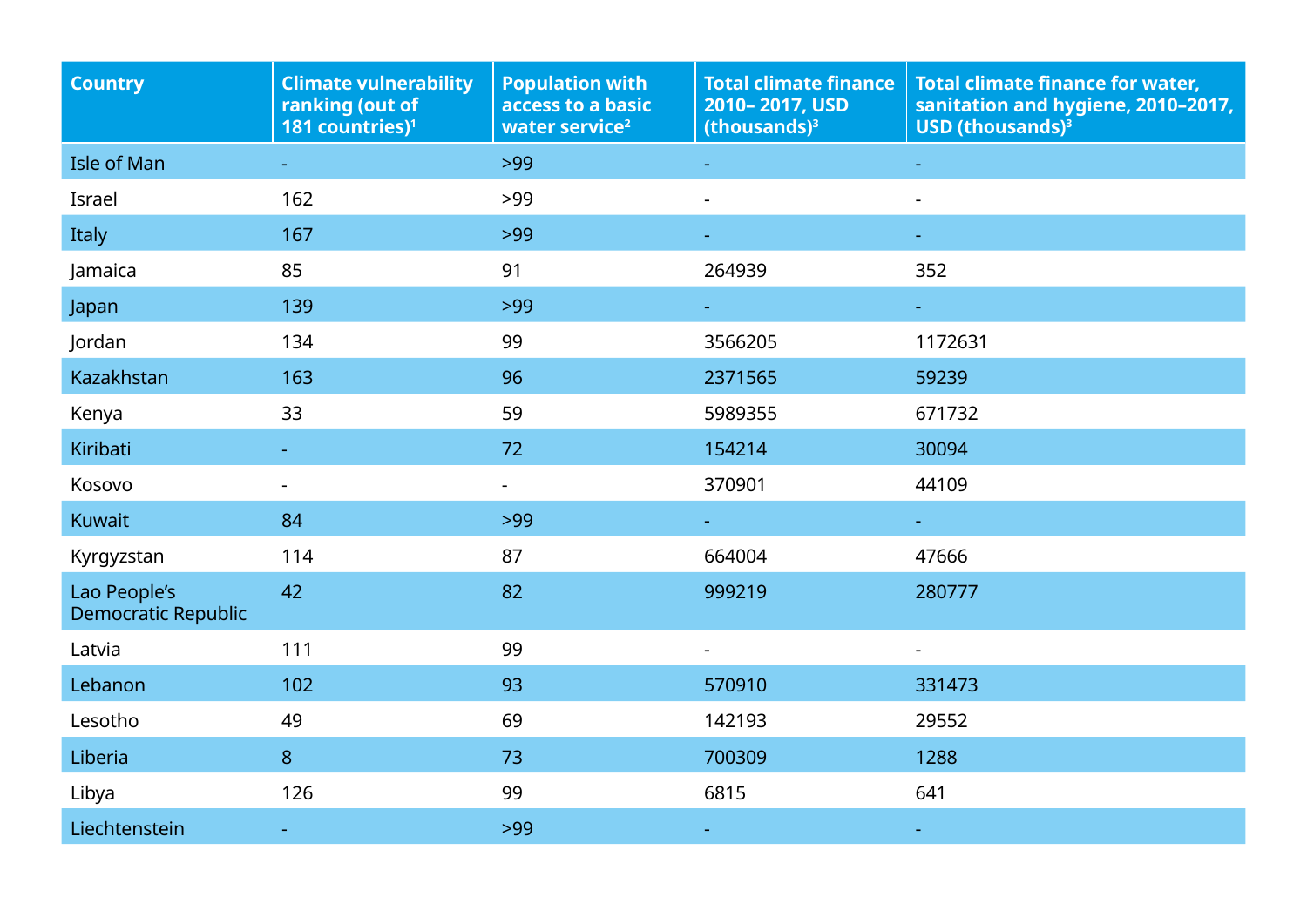| <b>Country</b>          | <b>Climate vulnerability</b><br>ranking (out of<br>181 countries) <sup>1</sup> | <b>Population with</b><br>access to a basic<br>water service <sup>2</sup> | <b>Total climate finance</b><br>2010-2017, USD<br>(thousands) $3$ | <b>Total climate finance for water,</b><br>sanitation and hygiene, 2010-2017,<br><b>USD</b> (thousands) <sup>3</sup> |
|-------------------------|--------------------------------------------------------------------------------|---------------------------------------------------------------------------|-------------------------------------------------------------------|----------------------------------------------------------------------------------------------------------------------|
| Lithuania               | 121                                                                            | 98                                                                        |                                                                   |                                                                                                                      |
| Luxembourg              | 179                                                                            | $>99$                                                                     |                                                                   |                                                                                                                      |
| Macedonia               | 144                                                                            | 93                                                                        | 785966                                                            | 50287                                                                                                                |
| Madagascar              | 13                                                                             | 54                                                                        | 932465                                                            | 36696                                                                                                                |
| Malawi                  | 31                                                                             | 69                                                                        | 1638529                                                           | 119404                                                                                                               |
| Malaysia                | 133                                                                            | 97                                                                        | 63743                                                             | 326                                                                                                                  |
| <b>Maldives</b>         | 24                                                                             | >99                                                                       | 188350                                                            | 34392                                                                                                                |
| Mali                    | 9                                                                              | 78                                                                        | 1319554                                                           | 185554                                                                                                               |
| Malta                   | 149                                                                            | $>99$                                                                     | $\blacksquare$                                                    | $\blacksquare$                                                                                                       |
| <b>Marshall Islands</b> |                                                                                | 88                                                                        | 107939                                                            | 13122                                                                                                                |
| Martinique              | $\blacksquare$                                                                 | >99                                                                       |                                                                   | $\blacksquare$                                                                                                       |
| Mauritania              | 22                                                                             | 71                                                                        | 341592                                                            | 5260                                                                                                                 |
| <b>Mauritius</b>        | 82                                                                             | >99                                                                       | 436748                                                            | 79184                                                                                                                |
| Mayotte                 | $\frac{1}{\sqrt{2}}$                                                           | 97                                                                        |                                                                   | $\pm$                                                                                                                |
| Mexico                  | 127                                                                            | >99                                                                       | 5507486                                                           | 396121                                                                                                               |
| Micronesia              | 5 <sup>1</sup>                                                                 | 79                                                                        | 53563                                                             | 4656                                                                                                                 |
| Moldova                 | 93                                                                             | 89                                                                        | 783842                                                            | 39503                                                                                                                |
| Mongolia                | 103                                                                            | 83                                                                        | 777687                                                            | 65975                                                                                                                |
| Montenegro              | 120                                                                            | 97                                                                        | 509674                                                            | 87305                                                                                                                |
| <b>Montserrat</b>       | $\blacksquare$                                                                 | ÷                                                                         | 10083                                                             |                                                                                                                      |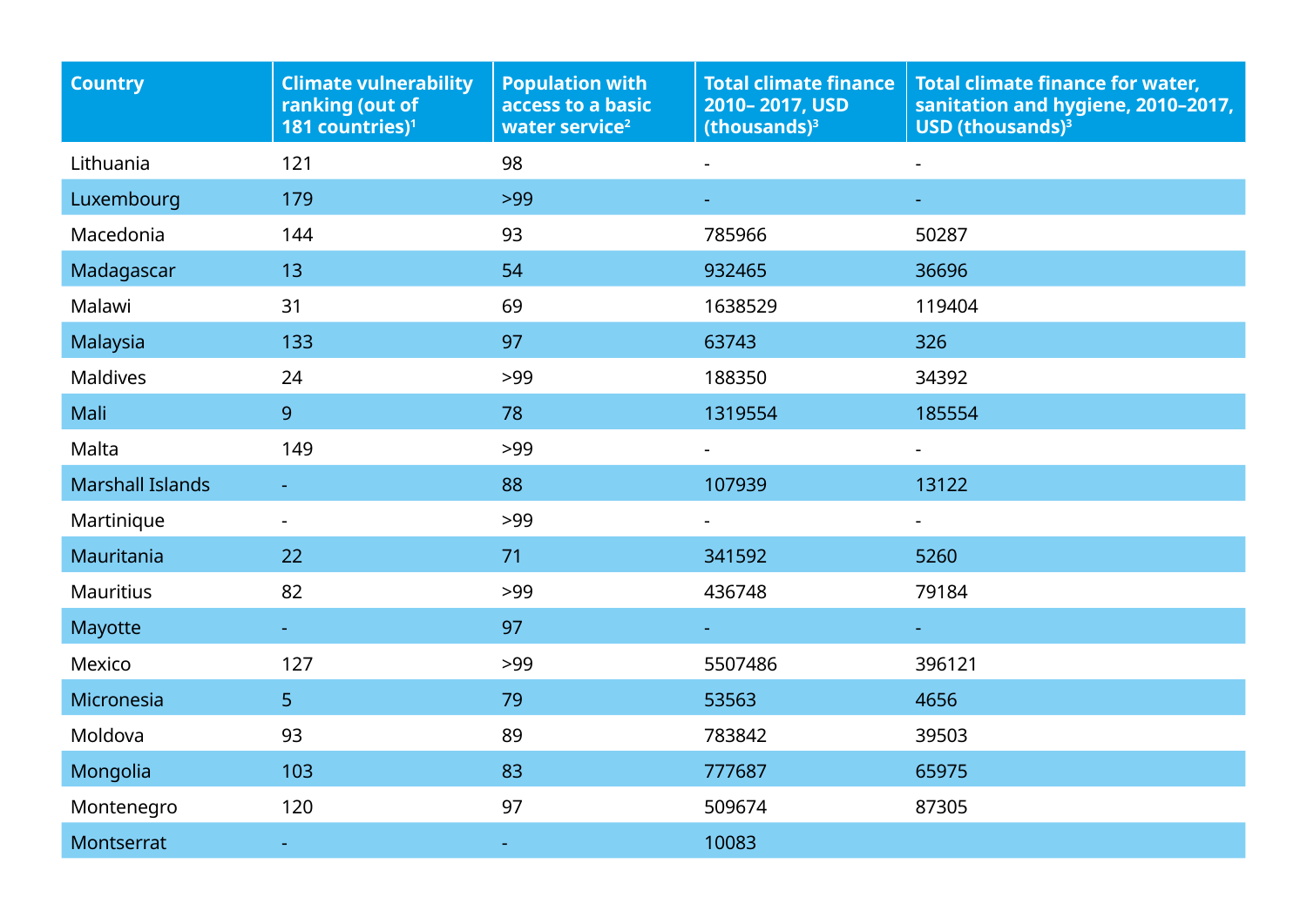| <b>Country</b>     | <b>Climate vulnerability</b><br>ranking (out of<br>181 countries) <sup>1</sup> | <b>Population with</b><br>access to a basic<br>water service <sup>2</sup> | <b>Total climate finance</b><br>2010-2017, USD<br>$(thousands)3$ | <b>Total climate finance for water,</b><br>sanitation and hygiene, 2010-2017,<br><b>USD</b> (thousands) $3$ |
|--------------------|--------------------------------------------------------------------------------|---------------------------------------------------------------------------|------------------------------------------------------------------|-------------------------------------------------------------------------------------------------------------|
| Morocco            | 132                                                                            | 87                                                                        | 7297914                                                          | 926728                                                                                                      |
| Mozambique         | 39                                                                             | 56                                                                        | 2006177                                                          | 161810                                                                                                      |
| Myanmar            | 38                                                                             | 82                                                                        | 2977223                                                          | 310086                                                                                                      |
| Namibia            | 54                                                                             | 83                                                                        | 449400                                                           | 8130                                                                                                        |
| Nauru              | $\blacksquare$                                                                 | $>99$                                                                     | 43281                                                            | 464                                                                                                         |
| Nepal              | 47                                                                             | 89                                                                        | 2542470                                                          | 227436                                                                                                      |
| Netherlands        | 150                                                                            | >99                                                                       |                                                                  | L,                                                                                                          |
| <b>New Zealand</b> | 165                                                                            | $>99$                                                                     |                                                                  |                                                                                                             |
| Nicaragua          | 74                                                                             | 82                                                                        | 1050593                                                          | 129245                                                                                                      |
| <b>Niger</b>       | 2 <sup>1</sup>                                                                 | 50                                                                        | 1380357                                                          | 146619                                                                                                      |
| Nigeria            | 55                                                                             | 71                                                                        | 1615079                                                          | 181467                                                                                                      |
| <b>Niue</b>        |                                                                                | 98                                                                        | 41740                                                            | 8                                                                                                           |
| Norway             | 180                                                                            | >99                                                                       |                                                                  | ÷,                                                                                                          |
| Oman               | 94                                                                             | 92                                                                        | 11                                                               | $\overline{4}$                                                                                              |
| Pakistan           | 50                                                                             | 91                                                                        | 6682037                                                          | 350567                                                                                                      |
| Palau              |                                                                                | $>99$                                                                     | 58321                                                            | 17062                                                                                                       |
| Panama             | 104                                                                            | 96                                                                        | 915319                                                           | 276497                                                                                                      |
| Papua New Guinea   | 19                                                                             | 41                                                                        | 844137                                                           | 56295                                                                                                       |
| Paraguay           | 124                                                                            | >99                                                                       | 322899                                                           | 18987                                                                                                       |
| Peru               | 88                                                                             | 91                                                                        | 3707397                                                          | 563739                                                                                                      |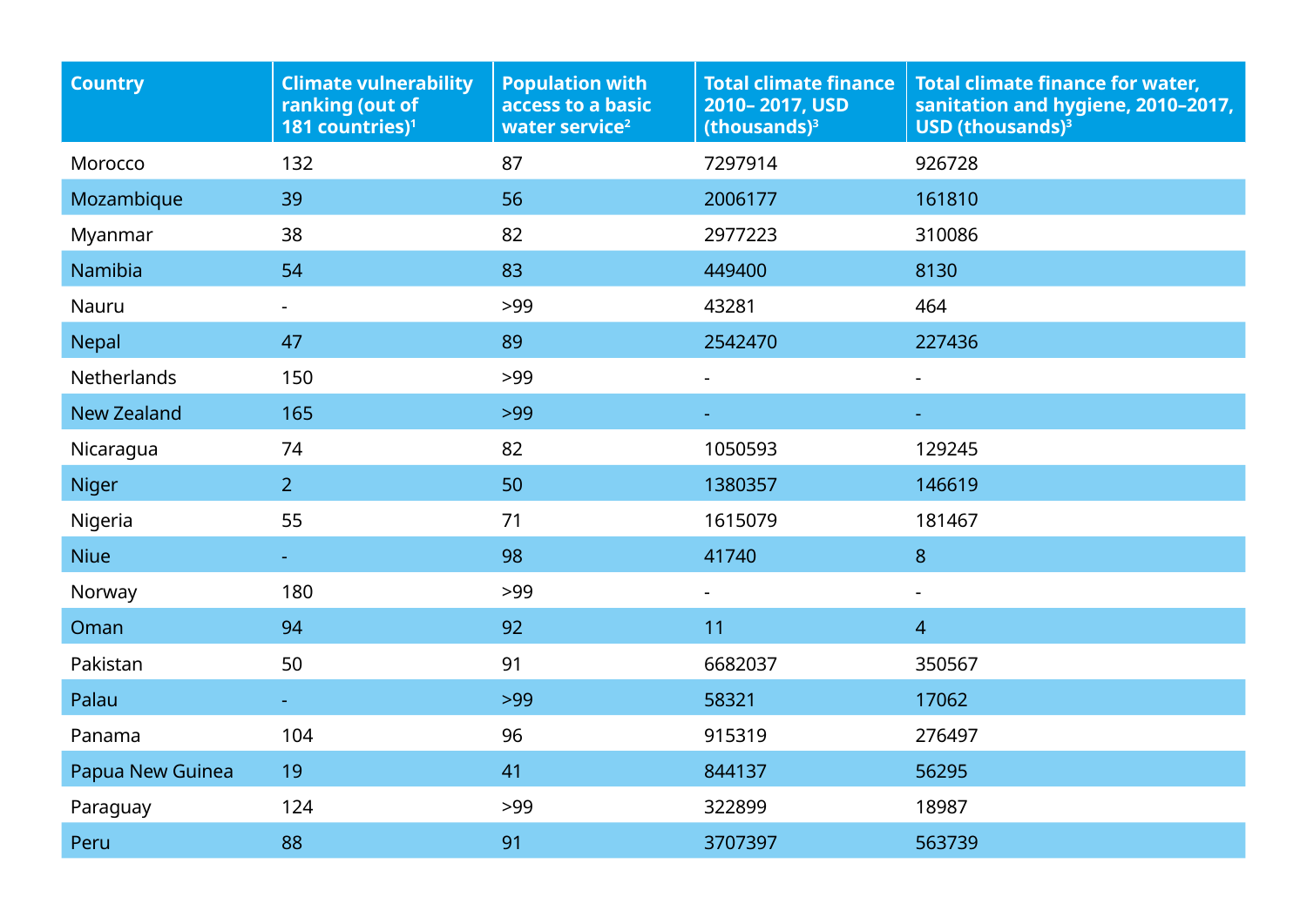| <b>Country</b>            | <b>Climate vulnerability</b><br>ranking (out of<br>181 countries) <sup>1</sup> | <b>Population with</b><br>access to a basic<br>water service <sup>2</sup> | <b>Total climate finance</b><br>2010-2017, USD<br>$ 1 (thousands)3$ | <b>Total climate finance for water,</b><br>sanitation and hygiene, 2010-2017,<br>USD (thousands) $3$ |
|---------------------------|--------------------------------------------------------------------------------|---------------------------------------------------------------------------|---------------------------------------------------------------------|------------------------------------------------------------------------------------------------------|
| Philippines               | 71                                                                             | 94                                                                        | 6942162                                                             | 369783                                                                                               |
| Poland                    | 166                                                                            | $>99$                                                                     |                                                                     |                                                                                                      |
| Portugal                  | 151                                                                            | $>99$                                                                     |                                                                     |                                                                                                      |
| <b>Puerto Rico</b>        | $\pm$                                                                          | 97                                                                        |                                                                     |                                                                                                      |
| Qatar                     | 138                                                                            | >99                                                                       |                                                                     |                                                                                                      |
| Republic of Korea         | 137                                                                            | $>99$                                                                     |                                                                     |                                                                                                      |
| Romania                   | 97                                                                             | >99                                                                       | $\overline{\phantom{a}}$                                            |                                                                                                      |
| <b>Russian Federation</b> | 164                                                                            | 97                                                                        |                                                                     |                                                                                                      |
| Rwanda                    | 28                                                                             | 58                                                                        | 1916396                                                             | 214633                                                                                               |
| Samoa                     | 57                                                                             | 97                                                                        | 311981                                                              | 52674                                                                                                |
| Sao Tome and<br>Principe  | 62                                                                             | 84                                                                        | 85476                                                               | 25132                                                                                                |
| Saudi Arabia              | 118                                                                            | $>99$                                                                     |                                                                     |                                                                                                      |
| Senegal                   | 43                                                                             | 81                                                                        | 2705297                                                             | 510889                                                                                               |
| Serbia                    | 99                                                                             | 86                                                                        | 2520525                                                             | 101654                                                                                               |
| Seychelles                | 65                                                                             | 96                                                                        | 62507                                                               | 32715                                                                                                |
| Sierra Leone              | 26                                                                             | 61                                                                        | 276617                                                              | 49786                                                                                                |
| Singapore                 | 95                                                                             | $>99$                                                                     | $\blacksquare$                                                      | $\sim$                                                                                               |
| Slovakia                  | 146                                                                            | $>99$                                                                     | ÷                                                                   |                                                                                                      |
| Solomon Islands           | 3                                                                              | 68                                                                        | 381040                                                              | 35374                                                                                                |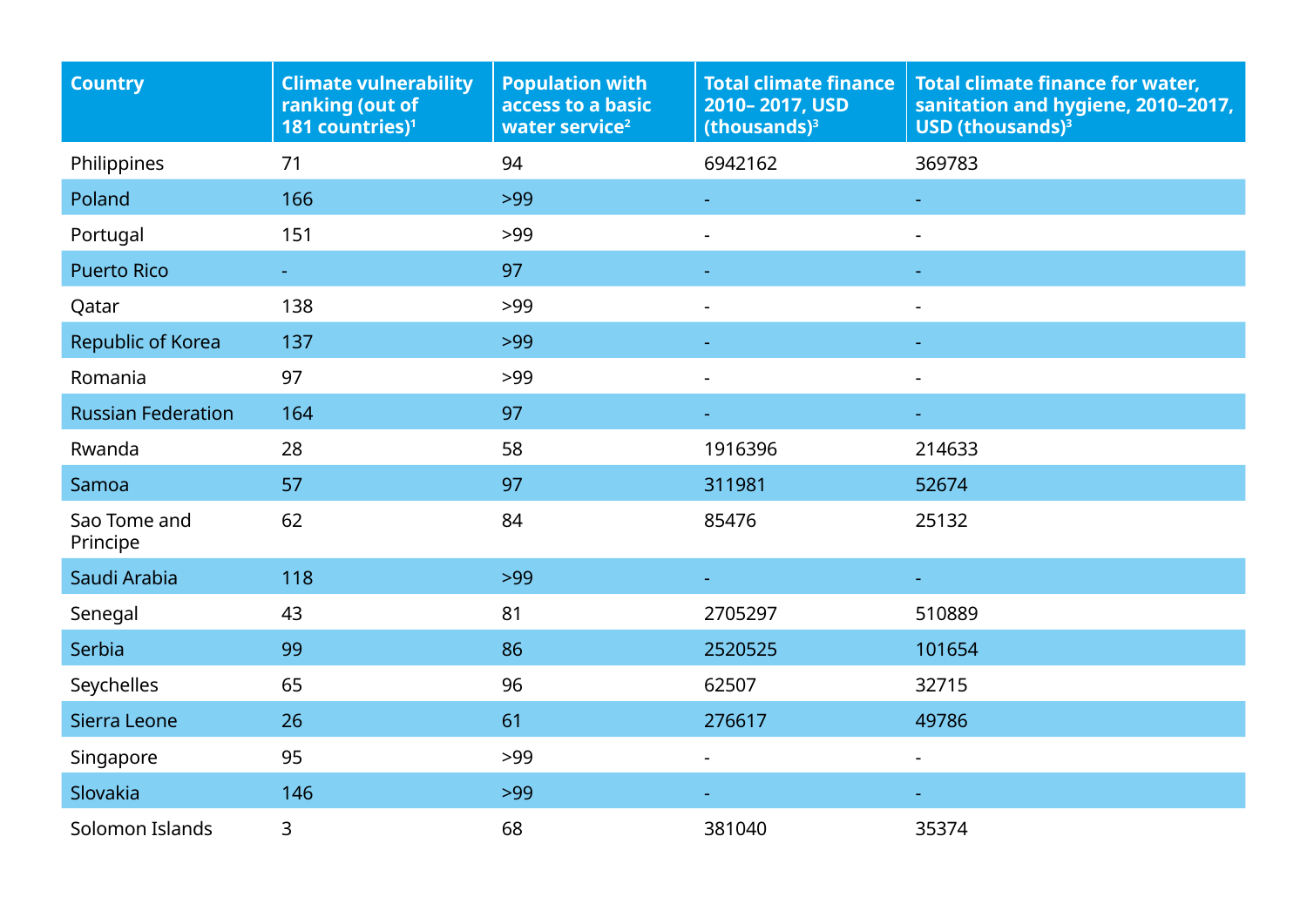| <b>Country</b>                    | <b>Climate vulnerability</b><br>ranking (out of<br>181 countries) <sup>1</sup> | <b>Population with</b><br>access to a basic<br>water service <sup>2</sup> | <b>Total climate finance</b><br>2010-2017, USD<br>$ 1 (thousands)3$ | <b>Total climate finance for water,</b><br>sanitation and hygiene, 2010-2017,<br>USD (thousands) $3$ |
|-----------------------------------|--------------------------------------------------------------------------------|---------------------------------------------------------------------------|---------------------------------------------------------------------|------------------------------------------------------------------------------------------------------|
| Slovenia                          | 159                                                                            | $>99$                                                                     |                                                                     |                                                                                                      |
| Somalia                           | $\mathbf{1}$                                                                   | 52                                                                        | 621314                                                              | 46405                                                                                                |
| South Africa                      | 108                                                                            | 93                                                                        | 3054556                                                             | 85836                                                                                                |
| South Sudan                       |                                                                                | 41                                                                        | 1009198                                                             | 208319                                                                                               |
| Spain                             | 172                                                                            | $>99$                                                                     | $\sim$                                                              | $\equiv$                                                                                             |
| Sri Lanka                         | 67                                                                             | 89                                                                        | 3034717                                                             | 1088337                                                                                              |
| <b>St. Kitts and Nevis</b>        | 92                                                                             | $>99$                                                                     | 14987                                                               | 6 <sup>1</sup>                                                                                       |
| St. Lucia                         | 112                                                                            | 98                                                                        | 105716                                                              | 1614                                                                                                 |
| St. Vincent and the<br>Grenadines | 131                                                                            | 95                                                                        | 97123                                                               | 6 <sup>1</sup>                                                                                       |
| Sudan                             | $\overline{7}$                                                                 | 60                                                                        | 445533                                                              | 70173                                                                                                |
| Suriname                          | 106                                                                            | 95                                                                        | 130752                                                              | 14762                                                                                                |
| Sweden                            | 173                                                                            | $>99$                                                                     | $\overline{\phantom{0}}$                                            | $\blacksquare$                                                                                       |
| Switzerland                       | 181                                                                            | $>99$                                                                     |                                                                     |                                                                                                      |
| Syria                             | 79                                                                             | 97                                                                        | 39965                                                               | 7520                                                                                                 |
| Tajikistan                        | 81                                                                             | 81                                                                        | 1208676                                                             | 92627                                                                                                |
| Tanzania                          | 30                                                                             | 57                                                                        | 3281953                                                             | 544215                                                                                               |
| <b>Thailand</b>                   | 100                                                                            | $>99$                                                                     | 2506526                                                             | 21979                                                                                                |
| <b>Timor Leste</b>                | 25                                                                             | 78                                                                        | 262212                                                              | 58437                                                                                                |
| <b>Togo</b>                       | 40                                                                             | 65                                                                        | 193347                                                              | 51875                                                                                                |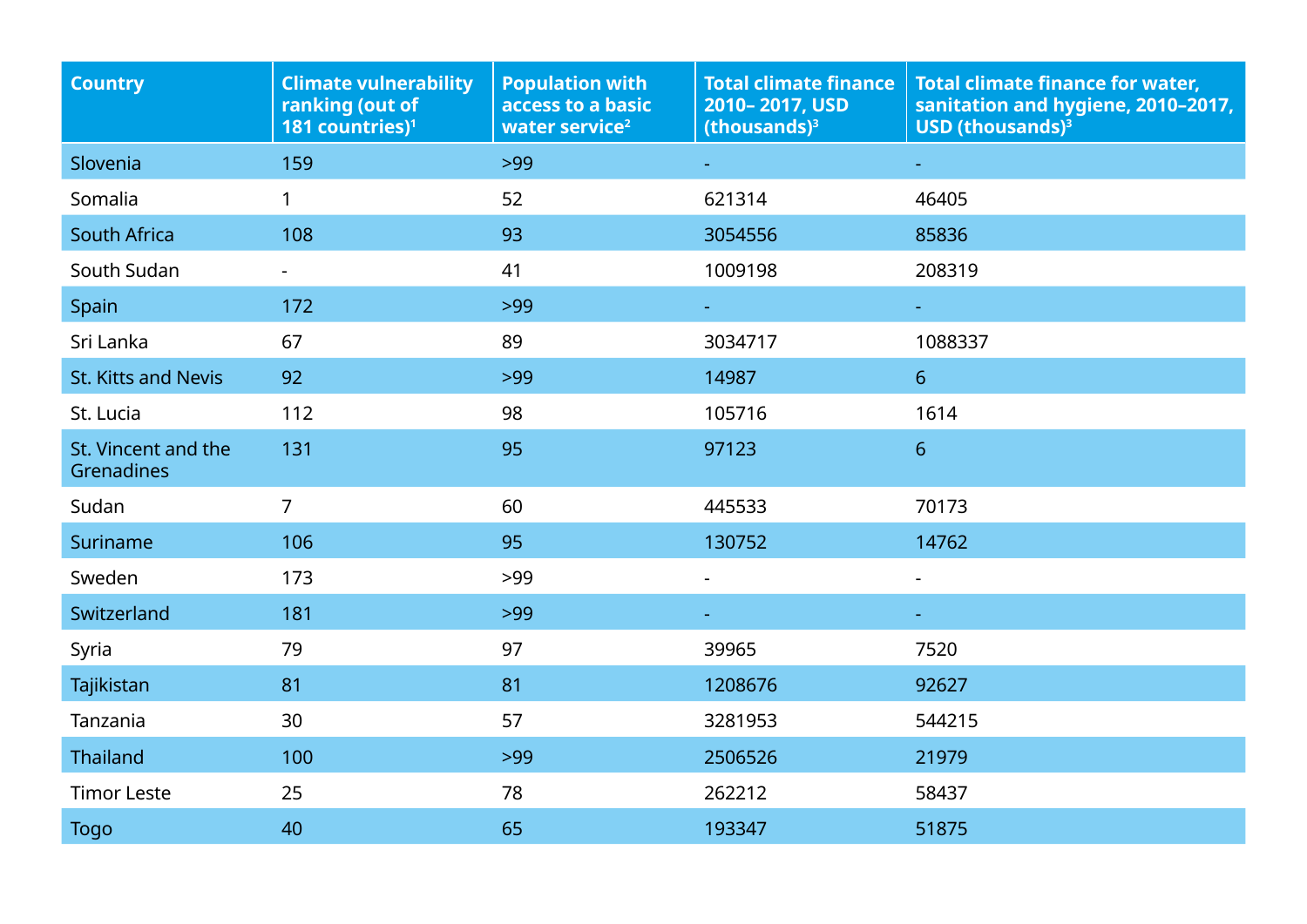| <b>Country</b>              | <b>Climate vulnerability</b><br>ranking (out of<br>181 countries) <sup>1</sup> | <b>Population with</b><br>access to a basic<br>water service <sup>2</sup> | <b>Total climate finance</b><br>2010-2017, USD<br>$(thousands)3$ | <b>Total climate finance for water,</b><br>sanitation and hygiene, 2010-2017,<br><b>USD</b> (thousands) <sup>3</sup> |
|-----------------------------|--------------------------------------------------------------------------------|---------------------------------------------------------------------------|------------------------------------------------------------------|----------------------------------------------------------------------------------------------------------------------|
| Tonga                       | 18                                                                             | $>99$                                                                     | 177328                                                           | 3040                                                                                                                 |
| <b>Trinidad and Tobago</b>  | 105                                                                            | 98                                                                        | 1003                                                             |                                                                                                                      |
| Tunisia                     | 110                                                                            | 96                                                                        | 3163422                                                          | 1181235                                                                                                              |
| <b>Turkey</b>               | 161                                                                            | 99                                                                        | 14479556                                                         | 422989                                                                                                               |
| Turkmenistan                | 90                                                                             | 99                                                                        | 34310                                                            | 63                                                                                                                   |
| <b>Turks and Caicos</b>     |                                                                                | 94                                                                        | $\omega_{\rm{max}}$                                              | $\sim$                                                                                                               |
| Tuvalu                      |                                                                                | >99                                                                       | 114749                                                           | 5524                                                                                                                 |
| <b>United Arab Emirates</b> | 130                                                                            | 98                                                                        | $\frac{1}{2}$                                                    | $\pm$                                                                                                                |
| Uganda                      | 15                                                                             | 49                                                                        | 1808199                                                          | 346534                                                                                                               |
| <b>UK</b>                   | 174                                                                            | $>99$                                                                     |                                                                  |                                                                                                                      |
| Ukraine                     | 143                                                                            | 94                                                                        | 6364661                                                          | 1034087                                                                                                              |
| Uruguay                     | 125                                                                            | $>99$                                                                     | 962065                                                           | 201                                                                                                                  |
| <b>USA</b>                  | 160                                                                            | $>99$                                                                     | $\blacksquare$                                                   | $\blacksquare$                                                                                                       |
| Uzbekistan                  | 117                                                                            | 98                                                                        | 3007468                                                          | 199246                                                                                                               |
| Vanuatu                     | 21                                                                             | 91                                                                        | 439339                                                           | 9217                                                                                                                 |
| Venezuela                   | 152                                                                            | 96                                                                        | 680563                                                           | 6864                                                                                                                 |
| Vietnam                     | 63                                                                             | 95                                                                        | 884484                                                           | 1810895                                                                                                              |
| Yemen                       | 29                                                                             | 63                                                                        | 266910                                                           | 100237                                                                                                               |
| Zambia                      | 37                                                                             | 60                                                                        | 1585622                                                          | 319133                                                                                                               |
| Zimbabwe                    | 34                                                                             | 64                                                                        | 356588                                                           | 71750                                                                                                                |